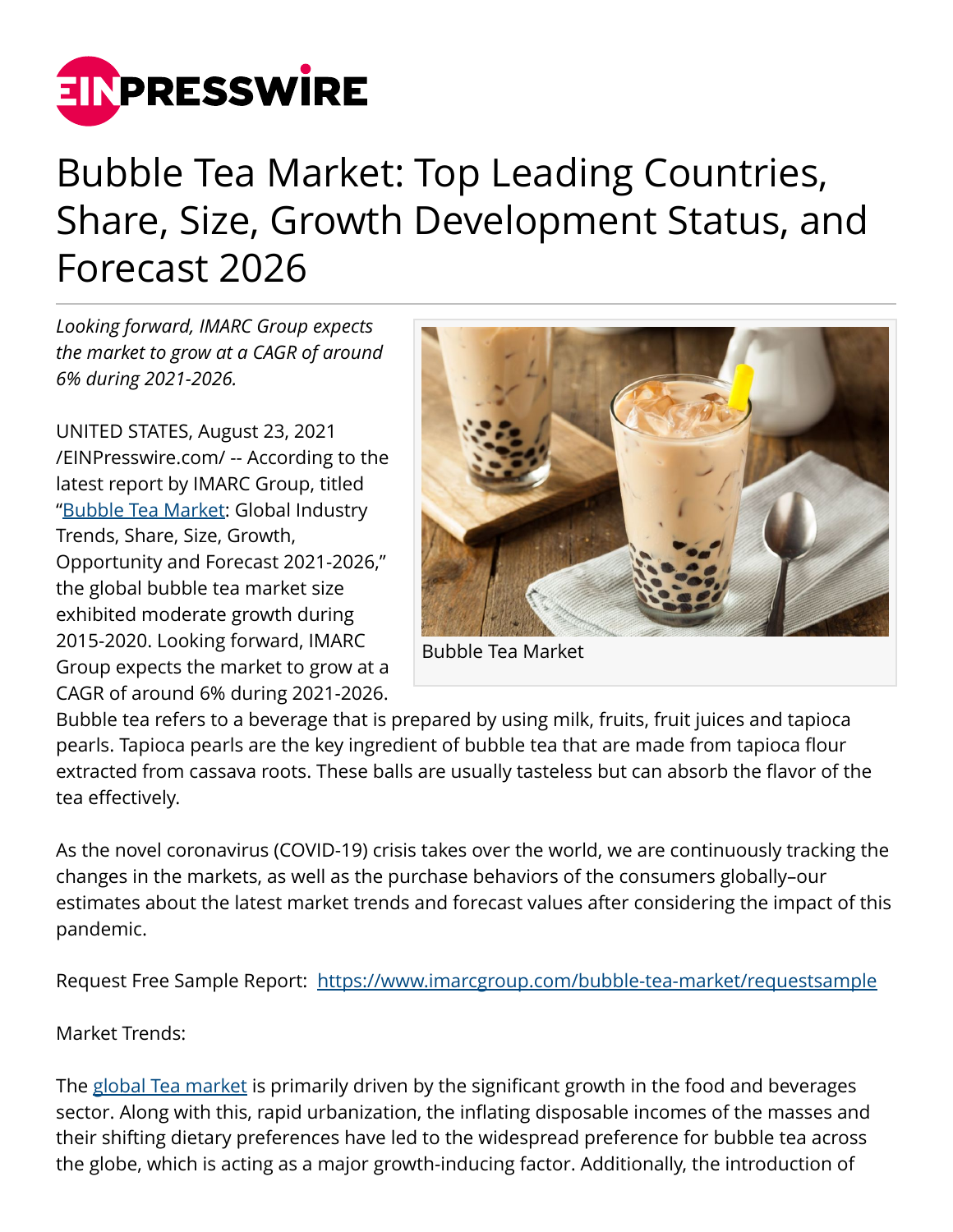various flavors of bubble tea in the market, such as mango, passion fruit, coffee and chocolate, has further resulted in the rising popularity of the beverage among the masses, especially among young adults. The easy product availability in aesthetically attractive packaging is also acting as a key factor driving the market toward growth.

Browse Full Report with TOC & List of Figure: <https://www.imarcgroup.com/bubble-tea-market>

Key Market Segmentation:

Competitive Landscape with Key Player:

Boba Loca USA Inc. Bubble Tea Supply CoCo Fresh Tea & Juice Fanale Drinks Fokus Inc Huey-Yuhe Enterprise Co. Ltd. Kung Fu Tea Lollicup USA Inc. Quickly Chapel Hill Sharetea Troika J C Inc

Breakup by Base Ingredients:

Black Tea Green Tea Oolong Tea White Tea

Breakup by Flavor:

Original Flavor Coffee Flavor Fruit Flavor Chocolate Flavor **Others** 

Breakup by Component:

| Flavor    |
|-----------|
| Creamer   |
| Sweetener |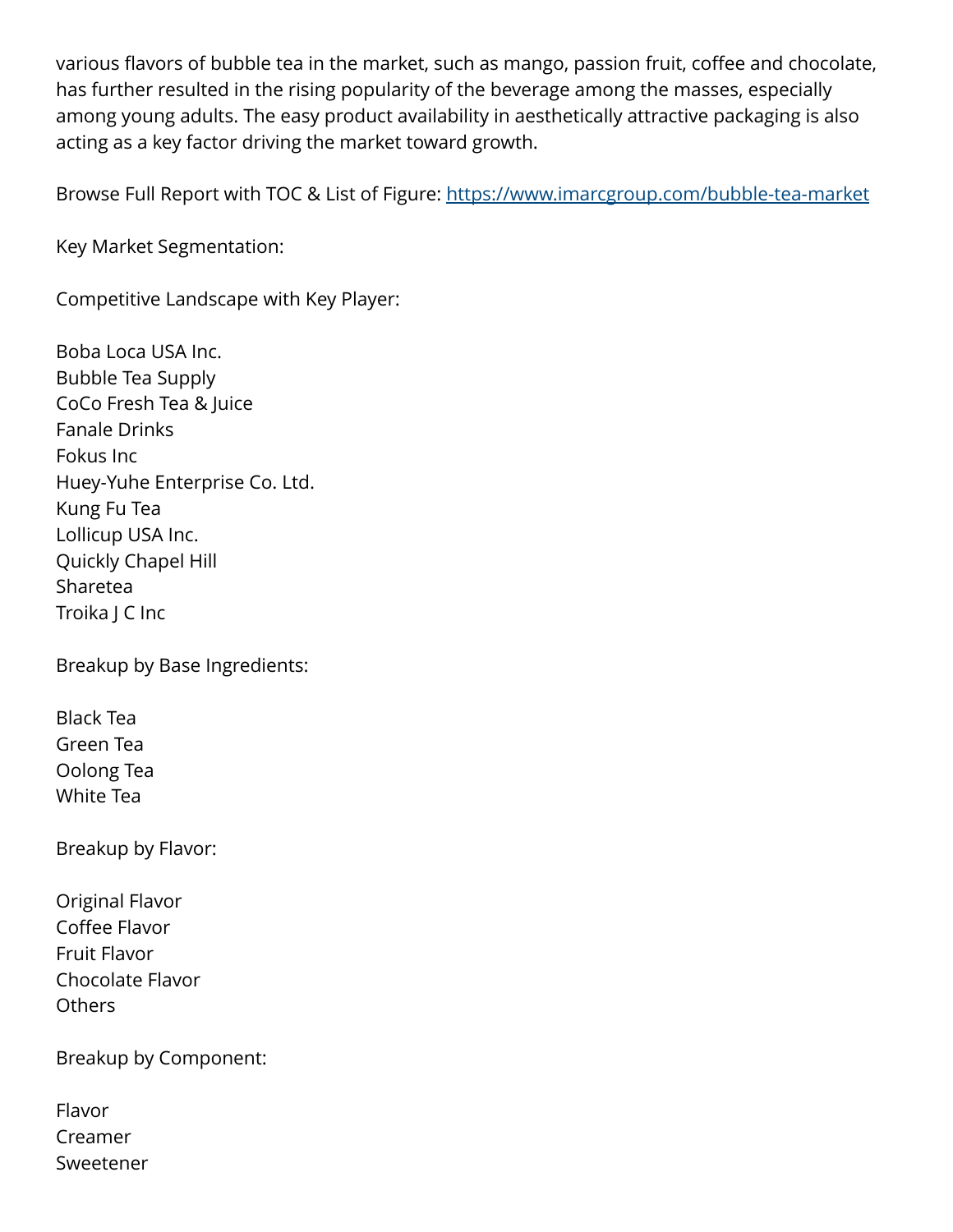Liquid Tapioca Pearls **Others** 

Breakup by Region:

North America (United States, Canada) Europe (Germany, France, United Kingdom, Italy, Spain, Others) Asia Pacific (China, Japan, India, Australia, Indonesia, Korea, Others) Latin America (Brazil, Mexico, Others) Middle East and Africa (United Arab Emirates, Saudi Arabia, Qatar, Iraq, Other)

Key Highlights of the Report:

Market Performance (2015-2020) Market Outlook (2021-2026) Porter's Five Forces Analysis Market Drivers and Success Factors SWOT Analysis Value Chain Comprehensive Mapping of the Competitive Landscape

If you need specific information that is not currently within the scope of the report, we can provide it to you as a part of the customization.

## Related Report:

Luxury Travel Market:<https://www.imarcgroup.com/luxury-travel-market> Metal Powder Market: <https://www.imarcgroup.com/metal-powder-market> Virtual Reality Market:<https://www.imarcgroup.com/virtual-reality-market> Kegerators Market: <https://www.imarcgroup.com/kegerators-market> France Silica Sand Market:<https://www.imarcgroup.com/france-silica-sand-market> Cogeneration Equipment Market: [https://www.imarcgroup.com/cogeneration-equipment](https://www.imarcgroup.com/cogeneration-equipment-market)[market](https://www.imarcgroup.com/cogeneration-equipment-market)

E-Cigarette Market: <https://www.imarcgroup.com/e-cigarette-market> Smart Lock Market: <https://www.imarcgroup.com/smart-lock-market> Chip Mounter Market: <https://www.imarcgroup.com/chip-mounter-market> Saudi Arabia Luxury Market:<https://www.imarcgroup.com/saudi-arabia-luxury-market>

## About Us:

IMARC Group is a leading market research company that offers management strategy and market research worldwide. We partner with clients in all sectors and regions to identify their